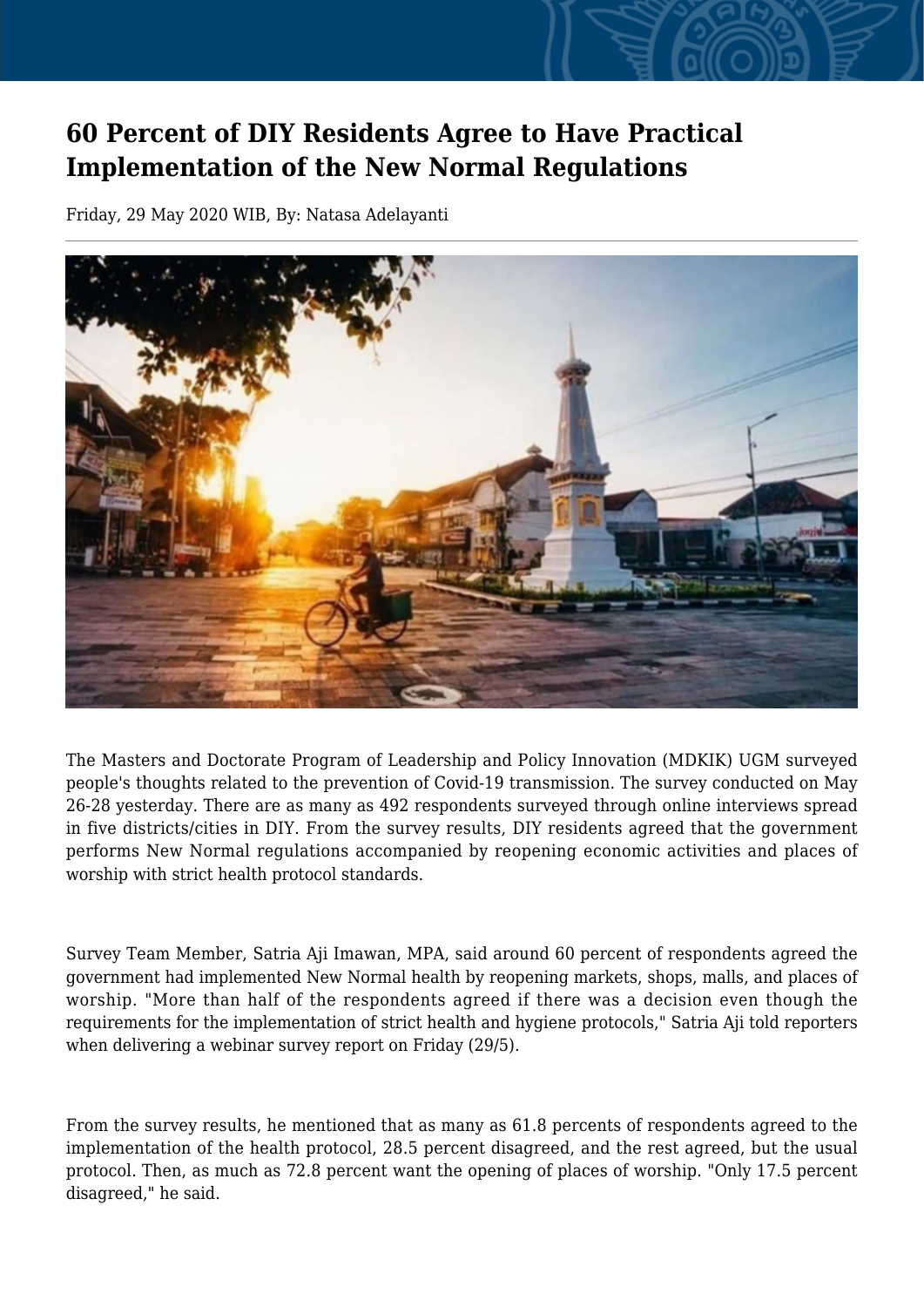Besides, respondents also aspire that the Yogyakarta Regional Government also open educational activities in schools and universities by 65 percent, while 74.6 percent want markets and malls to open.

Then, the results of a survey that offered a choice of prevention policy for covid prevention through the implementation of PSBB, New Normal, or Lockdown in DIY. "As many as 66 percents choose PSBB, only 34 percent disagree. The option is more significant than the new normal or lockdown implementation option," he said.

Citra Sekarjati, MPA, another research member, said the survey was for the observation of residents in DIY related to the Covid-19 outbreak as a New Normal guide area. As is known, the Regional Government of DIY itself does not carry out a Large Scale Social Limitation policy but instead applies the status of the Covid Disaster Response Response.

Responding to the survey results, Professor of Public Policy and Population UGM, Prof. Dr. Muhadjir Darwin, said that this survey did not represent all the DIY community groups because it was online interviews. "It means that those who fill out the questionnaire are already technologically literate or are already familiar with the online world while not yet represented by residents who rely on the market," he said.

However, according to him, this survey is also worthy of consideration by policymakers. At the lower levels, there are still many people who do not heed the standard health protocol Covid-19, such as not using a mask, not keeping a distance and not diligently washing hands. "If left unchecked, our hope that there is a reduction in the incidence of contracting (Covid-19) is challenging, and the government obliges to work decisively on this condition," he said.

He acknowledged that DIY has not too much incidence rate of people infected with the coronavirus like other regions. There was almost no report of additional patients who are suspected to be corona positive from these three days. However, this does not become a reason for the government to apply strict rules in the field.

Author: Gusti Grehenson Photo courtesy: Instagram @mastib\_38 Translator: Natasa A

## **Related News**

- [Village Fund Management Has Yet to be Maximal](http://ugm.ac.id/www.ugm.ac.id//en/news/5335-academicians-urge-review-of-all-educational-regulations)
- [9.5% Karst Areas in Indonesia Damaged](http://ugm.ac.id/www.ugm.ac.id//en/news/6837-acts-contradicting-with-pancasila-need-judicial-review)